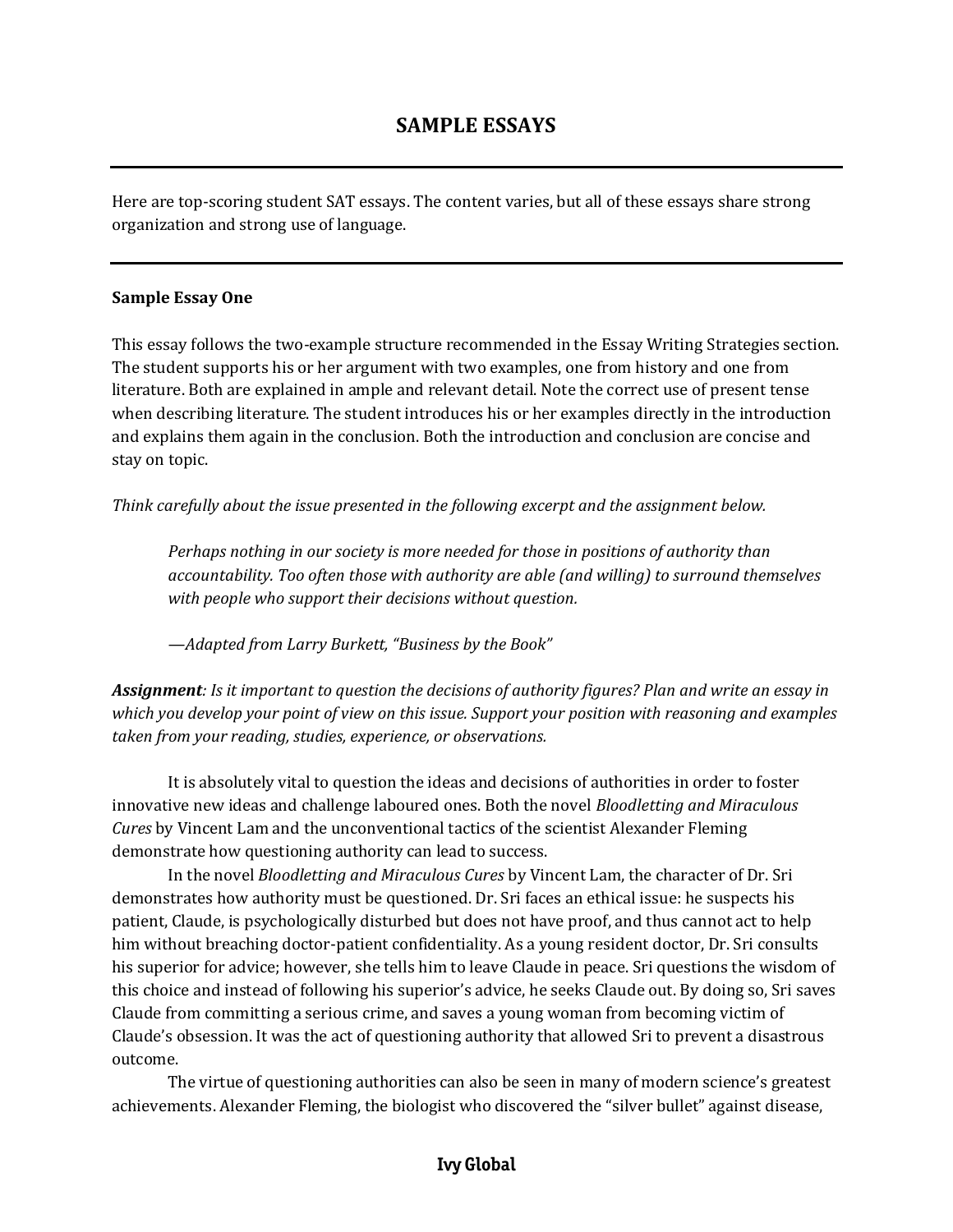penicillin, did so because he did not follow his authorities' rules and regulations. At the time, all scientists were required to keep their laboratories clean and organized. Fleming, who conducted his experiments in a thoroughly unconventional and disorganized way, left Petri dishes of agar medium uncovered throughout his laboratory. He doubted the validity of the authorities' claims that clean labs made for more discoveries—and he was right. It was in one of Fleming's uncovered Petri dishes that a spore of penicillin grew, and grew, until it had defeated the other bacteria inside the dish. Fleming's marked rebellion against the authorities' rules allowed him to make one of the most important medical discoveries in human history.

Both literature and scientific discoveries demonstrate that great success can be achieved by refusing to accept decisions and ideas based on authority alone. Questioning the decisions of those with authority is utterly important to generating new ideas and bringing about positive change.

## **Sample Essay Two**

This is another example with one historical and one literary example supporting the student's position. The student's analysis shows a wealth of specific detail and a complex understanding of the subject matter; there are no rash overgeneralizations. The student also considers not only whether success can lead to failure, but also *why* this is the case in his or her analysis. While the writing is a bit wordy from time to time, it demonstrates strong style and specific word choice.

*Think carefully about the issue presented in the following excerpt and the assignment below.*

*Success has made failures of many men.*

*—Adapted from Cindy Adams*

*Assignment: Can success lead to failure? Plan and write an essay in which you develop your point of view on this issue. Support your position with reasoning and examples taken from your reading, studies, experience, or observations.*

Initial success can lead to failure down the road. If we become too engulfed in the benefits of success and victory in our lives, we will immediately become distracted from our true goals and ultimately be forced to give up or lose everything we had worked for. In *The Tempest*, Shakespeare's Prospero becomes obsessed with achieving more knowledge and power after he successfully becomes the Duke of Milan, but forgets his true duties as Duke and is usurped by his brother Antonio. In the Second World War, Hitler achieved great initial success by bombing Britain continuously, but his desire for even more results propelled him to move his troops to the Western front, to a disastrous result. Both of these examples show that one must accept one's victories and defeats, but quickly return to one's regular motives and duties.

In Shakepeare's *The Tempest*, Prospero successfully becomes the Duke of Milan by winning over the people of his community. Once he gains power, he becomes increasingly interested in learning about magic and forgets his duties as Duke. He gives a role of temporary leadership to his